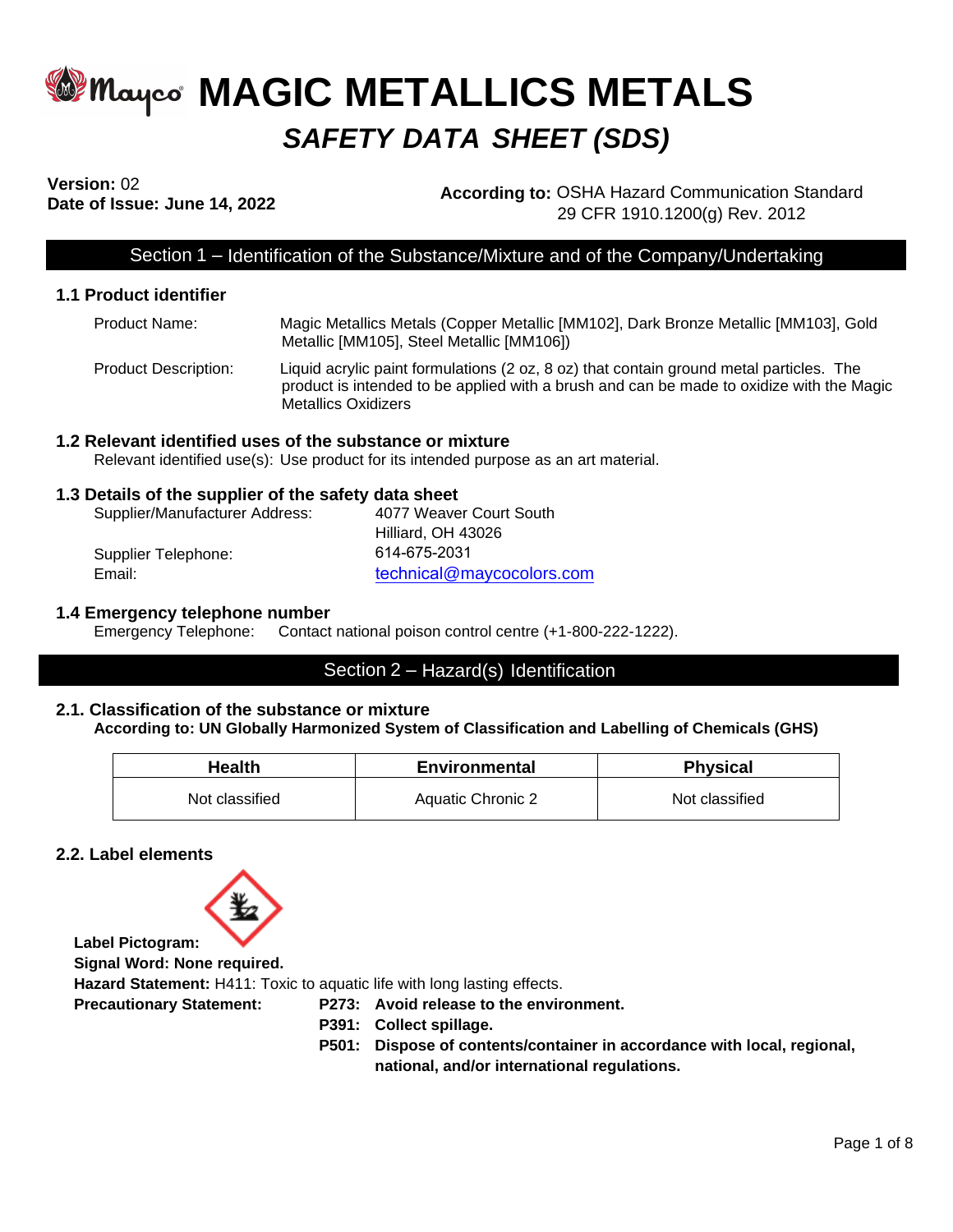# **2.3. Other hazards**

• No other hazards have been identified for this product.

# Section 3 – Composition / Information on Ingredients<sup>a,b</sup>

#### **Mixture**

| ∶hemica<br>Name<br>udi. | NO.<br>™~      | $- \cdot \cdot$<br>No. | $\frac{1}{2}$<br>Weight |
|-------------------------|----------------|------------------------|-------------------------|
| ۔opper                  | ΄44<br>א-טרי-ט | $159 - F$<br>.<br>ບປ   | .65%<br>up<br>to        |

<sup>a</sup>The remaining ingredients in the product are either considered non-hazardous or are below the GHS cut-off values/concentration limits in the final product and were therefore not disclosed in the SDS.

<sup>b</sup>The product contains fully reacted/cured and highly stable polymers with negligible residual monomers present.

# Section 4 – First Aid Measures

## **4.1 Description of first aid measures**

**Eye contact:** No specific first aid measures are required. As a precaution, remove contact lenses, if worn, and immediately flush eyes with water. Seek medical attention if in doubt.

**Skin contact:** No specific first aid measures are required. Wash skin thoroughly with soap and water. If skin irritation or rash occurs, get medical attention. Launder contaminated clothing before reuse.

**Inhalation:** No specific first aid measures are required. Inhalation route of exposure is not anticipated with intended use. If exposed to excessive levels of material in the air, move the exposed person to fresh air. Seek medical attention if in doubt.

**Ingestion:** No specific first aid measures are required. Rinse mouth with water. Do not induce vomiting. Never give anything by mouth to an unconscious person. Seek medical attention if in doubt.

## **4.2 Most important symptoms and effects, both acute and delayed**

• Refer to **Section 11** - Toxicological Information.

## **4.3 Indication of any immediate medical attention and special treatment needed**

Not required.

# Section 5 – Fire Fighting Measures

## **5.1 Extinguishing media**

**Suitable Extinguishing Media:** Use extinguishing media suitable for surrounding area if material is involved in a fire (e.g., water fog, water spray, foam, dry chemical or carbon dioxide).

**Unsuitable Extinguishing Media:** None known.

# **5.2 Special hazards arising from the substance or mixture**

**Unusual Fire and Explosion Hazards:** Container may rupture on heating. See also **Section 10** - Stability and Reactivity.

# **5.3 Advice for firefighters**

• Wear a self-contained breathing apparatus.

# Section 6 – Accidental Release Measures

# **6.1 Personal precautions, protective equipment (PPE) and emergency procedures**

**Personal Precautions:** Ventilate area if spilled in confined space or other poorly ventilated areas. Observe PPE advice in **Section 8** – Exposure Controls/Personal Protection.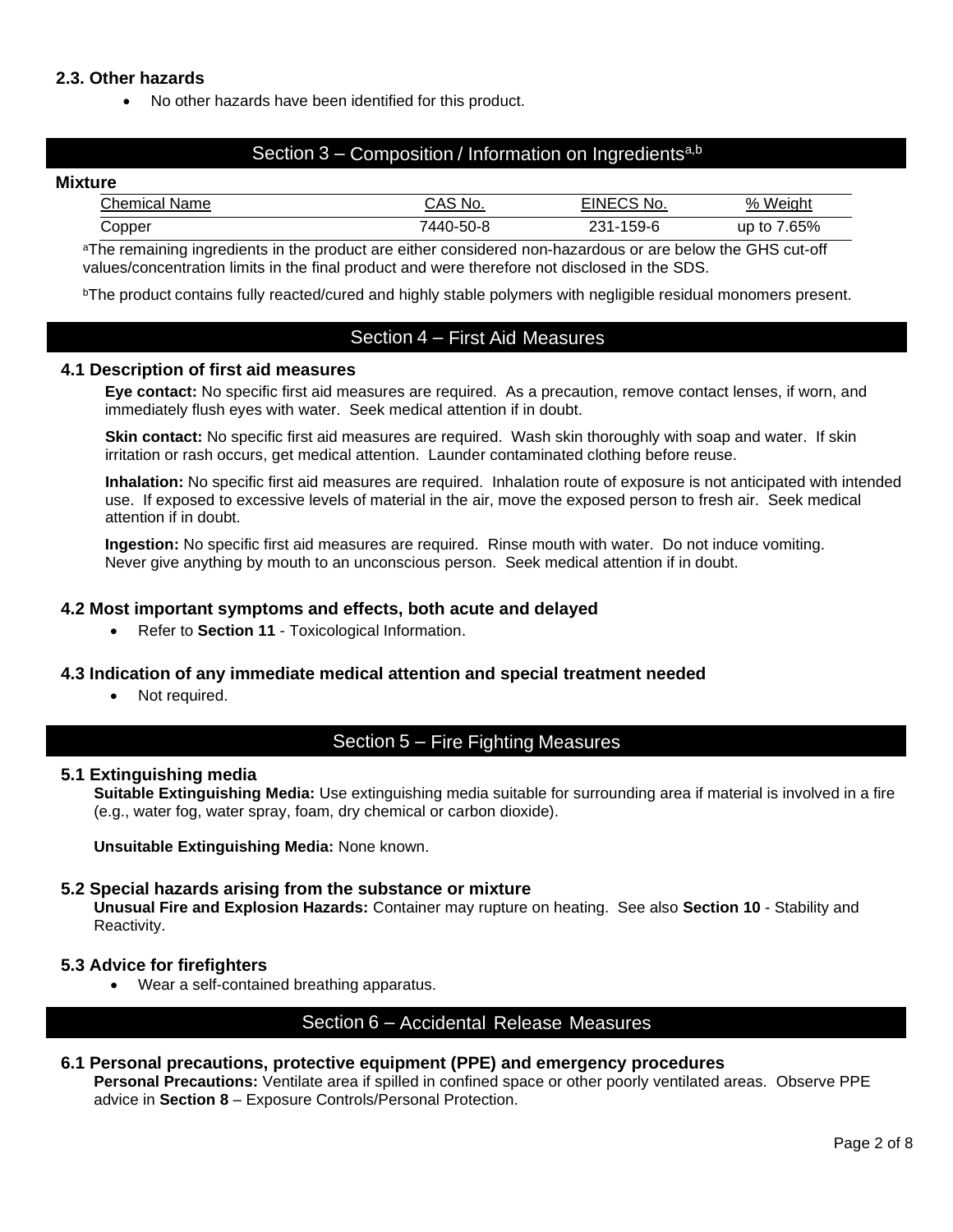**Emergency Procedures:** No specific precautions required**.** Keep unauthorized personnel away.

## **6.2 Environmental precautions:**

• Prevent entry and contact with soil, drains, sewers, and waterways. Inform relevant local/regional/national/international authorities. Prevent further leakage or spillage if it is safe to do so.

## **6.3 Methods and material for containment and cleaning up**

**Containment/Clean-up Measures:** Contain spill if safe to do so. Collect recoverable product and place in a designated container for recycle and/or disposal. Use care to avoid generation of spray/mist. Dispose of contents/container in accordance with local/regional/national/international regulations.

## **6.4 Reference to other sections**

• Refer to **Section 8** - Exposure Controls/Personal Protection and **Section 13** – Disposal Considerations.

# Section 7– Handling and Storage

## **7.1 Precautions for safe handling**

- Avoid contact with eyes. Avoid breathing dust/fume/gas/mist/vapors/spray. Provide adequate ventilation. Observe good industrial hygiene practices. When using do not eat, drink or smoke. Wear appropriate personal protective equipment. Keep containers closed when not in use. Wash thoroughly after handling. Contaminated work clothing should not be allowed out of the workplace. Launder contaminated clothing before reuse.
- Refer to **Section 8** Exposure Controls/Personal Protection

## **7.2 Conditions for safe storage, including any incompatibilities**

• Keep from freezing. Do not store in open, unlabeled or mislabeled containers. Store away from incompatible materials. See **Section 10** for incompatible materials.

## **7.3 Specific end use(s)**

• Refer to **Section 1.2** - Relevant identified uses.

## Section 8– Exposure Controls / Personal Protection

## **8.1 Control Parameters:**

**Occupational exposure limits:** Airborne/respirable particles are not foreseeable under conditions of normal use. See **Section 1 - Identification of the Substance/Mixture and of the Company/Undertaking** for additional information.

| <b>Chemical Name</b> | <b>CAS No.</b> | <b>ACGIH TLVs TWA</b><br>(mq/m <sup>3</sup> ) | <b>OSHA PELS TWA</b><br>(mq/m <sup>3</sup> ) | <b>NIOSH RELS TWA</b><br>(mq/m <sup>3</sup> ) |
|----------------------|----------------|-----------------------------------------------|----------------------------------------------|-----------------------------------------------|
| Copper               | 7440-50-8      |                                               |                                              |                                               |

## **8.2 Exposure Controls:**

## **Appropriate engineering controls**

• No special requirements under ordinary conditions of use and with adequate ventilation. Mechanical ventilation or local exhaust ventilation may be required.

## **8.3 Personal Protective Equipment**

Note: Consider the concentration and amount of product at the workplace when selecting PPE. Use protective equipment as required.

**Respiratory:** Under normal conditions of use, respirator is not usually required. Use appropriate respiratory protection if exposure to dust particles, mist or vapors is likely. Consult with an industrial hygienist to determine the appropriate respiratory protection for your specific use of this material. A respiratory protection program compliant with all applicable regulations must be followed whenever workplace conditions require the use of a respirator.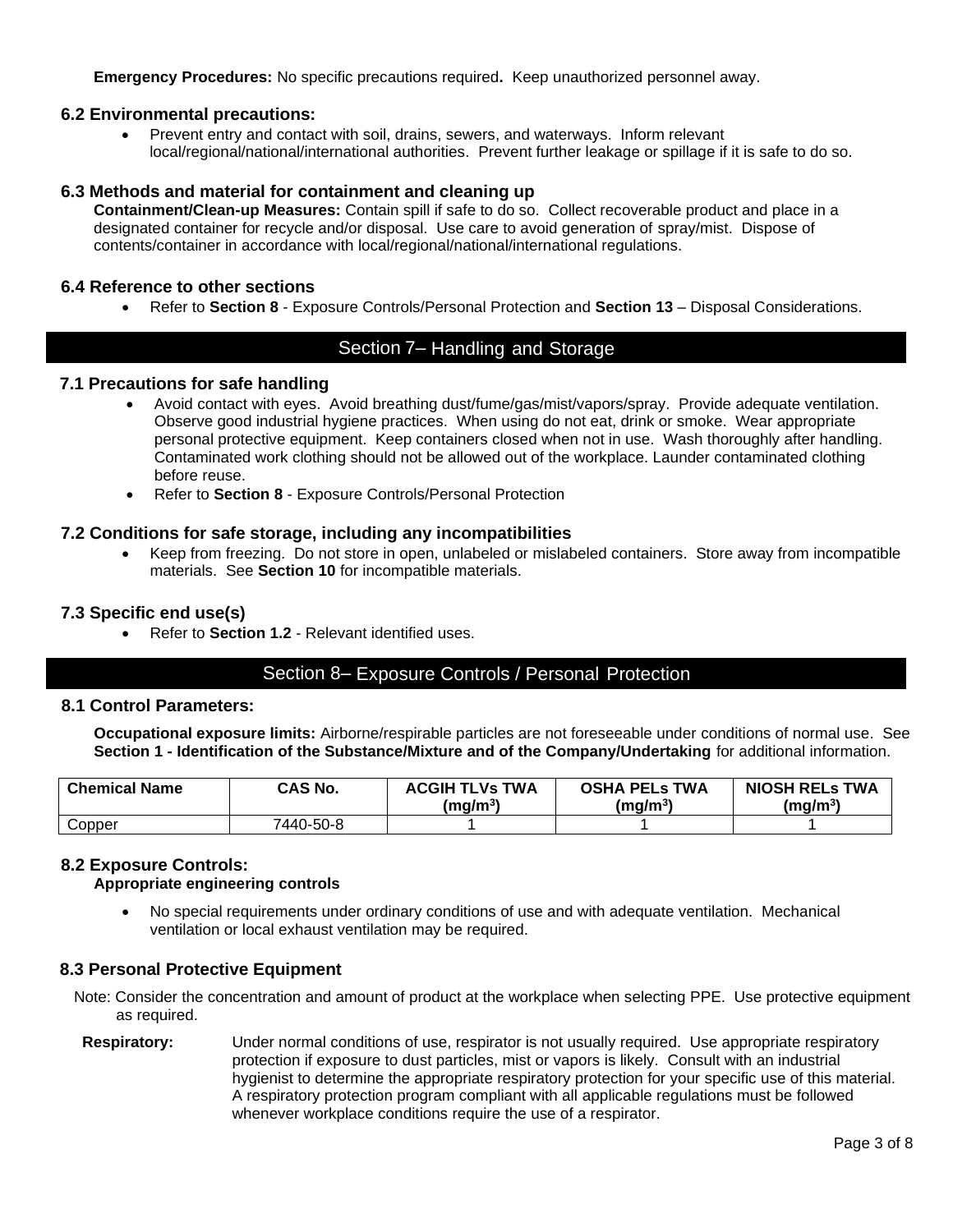| Eyes/Face:                                           | If contact is likely, safety glasses with side shields are recommended.                                                                                                                                                               |
|------------------------------------------------------|---------------------------------------------------------------------------------------------------------------------------------------------------------------------------------------------------------------------------------------|
| Hands:                                               | Use good industrial hygiene practices to avoid skin contact. If contact with the material may<br>occur, wear chemically protective gloves.                                                                                            |
| <b>Body/Skin:</b>                                    | Gloves, coveralls, apron, boots as necessary to minimize contact. Do not wear rings, watches or<br>similar apparel that could entrap the material.                                                                                    |
| <b>Thermal Hazards:</b>                              | None known.                                                                                                                                                                                                                           |
| Environmental<br><b>Exposure</b><br><b>Controls:</b> | Not available.                                                                                                                                                                                                                        |
| <b>Hygiene</b><br>measures:                          | Observe good industrial hygiene practices. Avoid contact with skin. Contaminated work clothing<br>should not be allowed out of the workplace and should be washed before reuse. When using the<br>product do not eat, drink or smoke. |

# Section 9 – Physical and Chemical Properties

# **9.1 Information on basic physical and chemical properties**

Note: The data below are typical values and do not constitute a specification.

| Appearance:                  |               |                                   |               |
|------------------------------|---------------|-----------------------------------|---------------|
| <b>Physical state:</b>       | Liquid        | <b>Partition Coefficient</b>      |               |
| Form:                        | Liquid        | n-octanol/water:                  |               |
| Color:                       | Color matches |                                   | Not available |
|                              | name          | Auto-ignition temperature:        |               |
| Odor:                        | No odor       |                                   | Not available |
| Odor threshold:              | Not available | <b>Decomposition temperature:</b> | Not available |
| pH (as supplied):            | 8             | <b>Dynamic viscosity:</b>         | Not available |
| <b>Freezing point:</b>       | Not available | <b>Molecular weight:</b>          | Mixture, not  |
|                              |               |                                   | available     |
| <b>Boiling point:</b>        | Not available | Taste:                            | Not available |
| <b>Flash point:</b>          | Not available | <b>Explosive properties:</b>      | Not available |
| <b>Evaporation rate:</b>     | Not available | <b>Oxidizing properties:</b>      | Not available |
| <b>Flammability:</b>         | Not available | <b>Surface tension:</b>           | Not available |
| <b>Upper/lower explosive</b> | Not available | Gas group:                        | Not available |
| limits:                      |               |                                   |               |
| Vapor pressure:              | Not available | pH (as solution):                 | Not available |
| <b>Water solubility:</b>     | Water based   | VOC:                              | Not available |
|                              | solution      |                                   |               |
| Solubility (other):          | Not available | Particle size range:              | Not available |
| Vapor density $(Air = 1)$ :  | Not available | Specific gravity (Water $= 1$ ):  | 1.117         |
| <b>Relative density:</b>     | Not available |                                   |               |

# **9.2 Other information**

• No data available.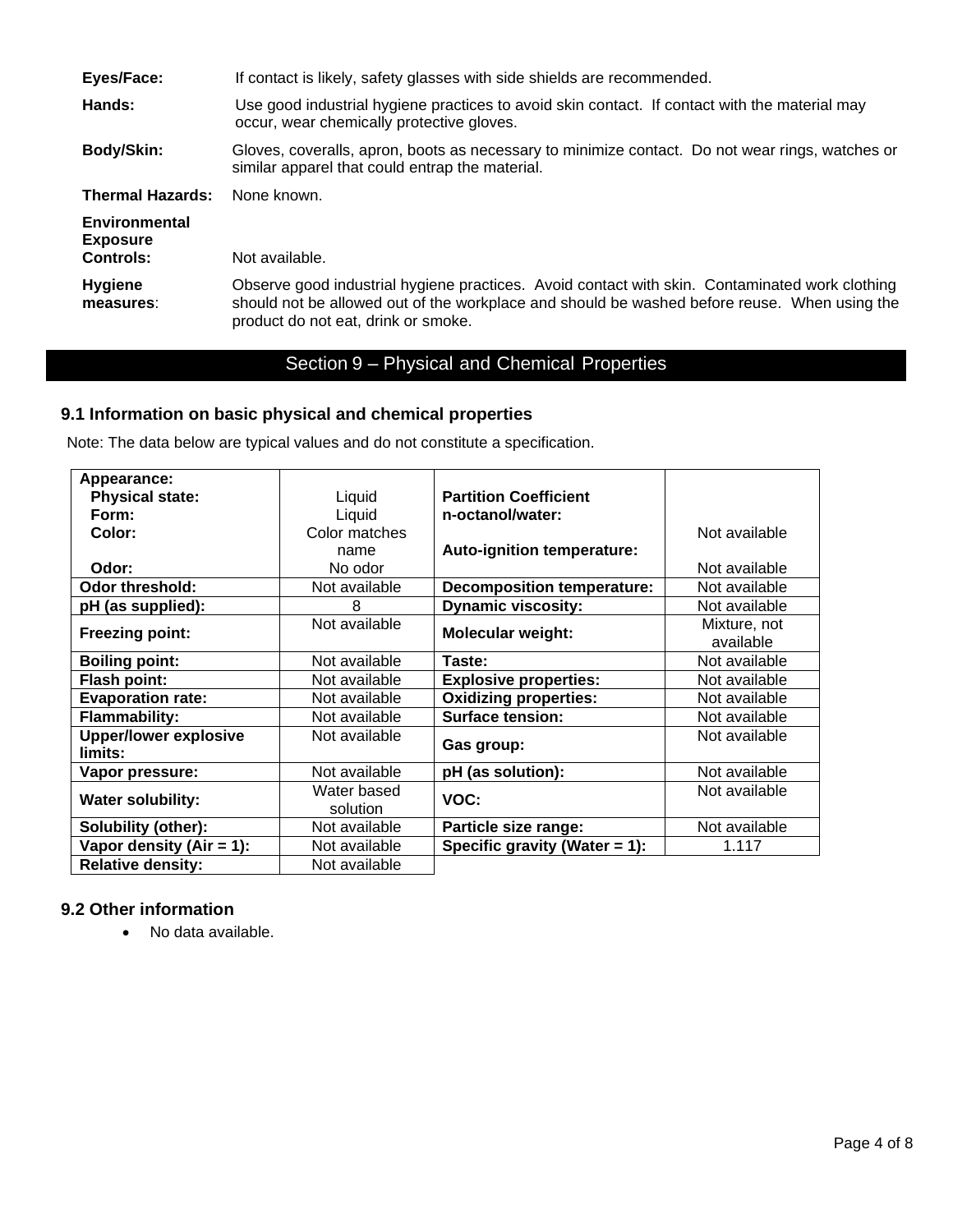# Section 10 – Stability and Reactivity

# **10.1 Reactivity**

• May oxidize.

## **10.2 Chemical stability**

• This material is considered stable under normal handling and storage conditions.

## **10.3 Possibility of hazardous reactions**

• None known.

# **10.4 Conditions to avoid**

• None known.

## **10.5 Incompatible materials**

- Strong acids.
- Strong bases.
- Strong oxidizing agents.
- Strong reducing agents.

## **10.6 Hazardous decomposition products**

• Thermal decomposition or combustion may generate smoke, carbon monoxide, carbon dioxide, and other products of incomplete combustion. Irritating and toxic substances may be emitted upon combustion, burning, or decomposition of dry solids.

# Section 11 – Toxicological Information

#### **Likely routes of exposure:** Skin/eye contact. **Potential signs and symptoms:**

| <b>Acute oral toxicity:</b>                            | The product is practically non-toxic based on available data. The oral acute<br>toxicity estimate (ATE) for the whole product is >2098 mg/kg.                   |  |
|--------------------------------------------------------|-----------------------------------------------------------------------------------------------------------------------------------------------------------------|--|
| <b>Acute dermal toxicity:</b>                          | Practically non-toxic based on available data.                                                                                                                  |  |
| <b>Acute inhalation toxicity:</b>                      | Practically non-toxic based on available data.                                                                                                                  |  |
| <b>Skin corrosion/irritation:</b>                      | The components in this product are not irritating to the skin based on available<br>data.                                                                       |  |
| Serious eye damage/irritation:                         | The components in this product are not irritating to the eyes based on animal<br>studies and available data.                                                    |  |
| <b>Respiratory or skin sensitization:</b>              | The components in this product are not sensitizing to the skin or respiratory<br>system based on available data.                                                |  |
| <b>Mutagenicity:</b>                                   | No components are classified with respect to mutagenicity by the IARC, NTP,<br>and ACGIH.                                                                       |  |
| <b>Carcinogenicity:</b>                                | The components in this product are not carcinogenicity hazards based on<br>available information, human and/or animal studies.                                  |  |
| <b>Reproductive Toxicity:</b>                          | The components in this product are not reproductive hazards based on available<br>information, human and/or animal studies.                                     |  |
| Specific target organ toxicity<br>(single exposure):   | The components in this product are not single exposure specific target organ<br>toxicity hazards based on available information, human and/or animal studies.   |  |
| Specific target organ toxicity<br>(repeated exposure): | The components in this product are not repeated exposure specific target organ<br>toxicity hazards based on available information, human and/or animal studies. |  |
| <b>Aspiration hazard:</b>                              | The components in this product are not aspiration toxicants based on available                                                                                  |  |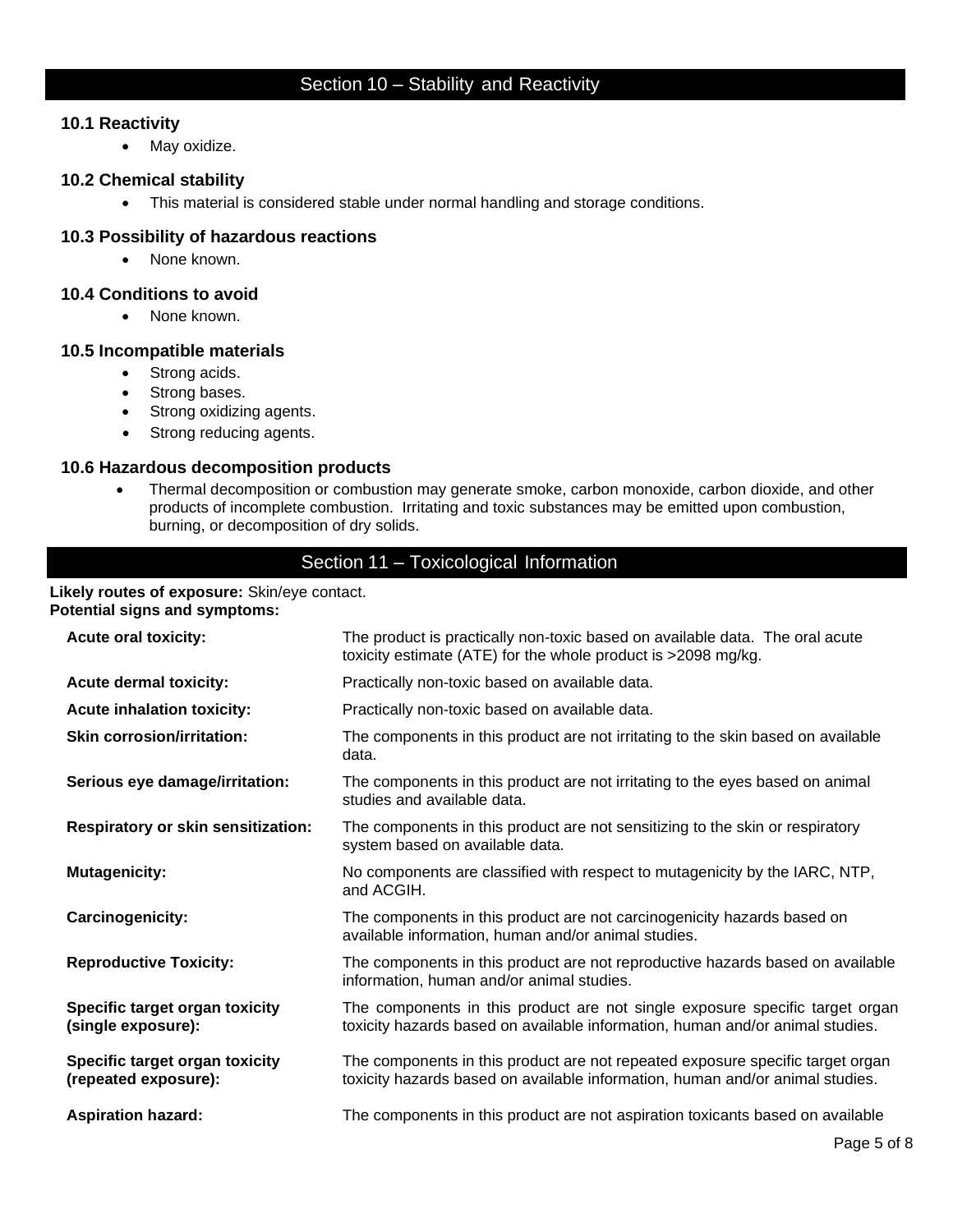## **References:** ECHA. 2022. REACH Registered Substances Database.

# Section 12 – Ecological Information

## **12.1 Toxicity**

• Copper (CAS No. 7440-50-8) is classified for Aquatic Chronic 2 – H411: Toxic to aquatic life with long lasting effects.

## **12.2 Persistence and degradability**

• No product data available.

## **12.3 Bioaccumulative potential**

• Copper (CAS No. 7440-50-8) is not considered to be bioaccumulative.

## **12.4 Mobility in Soil**

• No data available.

## **12.5 Results of PBT and vPvB assessment**

• No data available.

## **12.6 Other adverse effects**

• No further data available.

**References:** ECHA. 2022. REACH Registered Substances Database.

# Section 13 – Disposal Considerations

## **13.1 Waste treatment methods**

**Preparing wastes for disposal:** Use product for its intended purpose or recycle if possible. Dispose of waste in accordance with local, regional, national, and/or international regulations. The empty container has residues which may exhibit hazards of the product.

**Contaminated Packaging:** Container packaging is not expected to exhibit hazards.

# Section 14 – Transport Information

Note: This product is not regulated as dangerous goods for transport. Review classification requirements before shipping materials at elevated temperatures.

|                                                                                  | ADR/RID/ADNR/DOT | IMO/IMDG       | <b>ICAO/IATA</b> |
|----------------------------------------------------------------------------------|------------------|----------------|------------------|
| 14.1 UN number                                                                   | Not regulated    | Not regulated  | Not regulated    |
| 14.2 UN proper shipping name                                                     | Not regulated    | Not regulated  | Not regulated    |
| 14.3 Transport hazard class(es)                                                  | Not regulated    | Not regulated  | Not regulated    |
| 14.4 Packing group                                                               | Not regulated    | Not regulated  | Not regulated    |
| <b>14.5 Environmental hazards</b>                                                | None             | <b>None</b>    | None             |
| 14.6 Special precautions for user                                                | None             | <b>None</b>    | None             |
| 14.7 Transport in bulk according to Annex<br>II of MARPOL 73/78 and the IBC Code | Not applicable   | Not applicable | Not applicable   |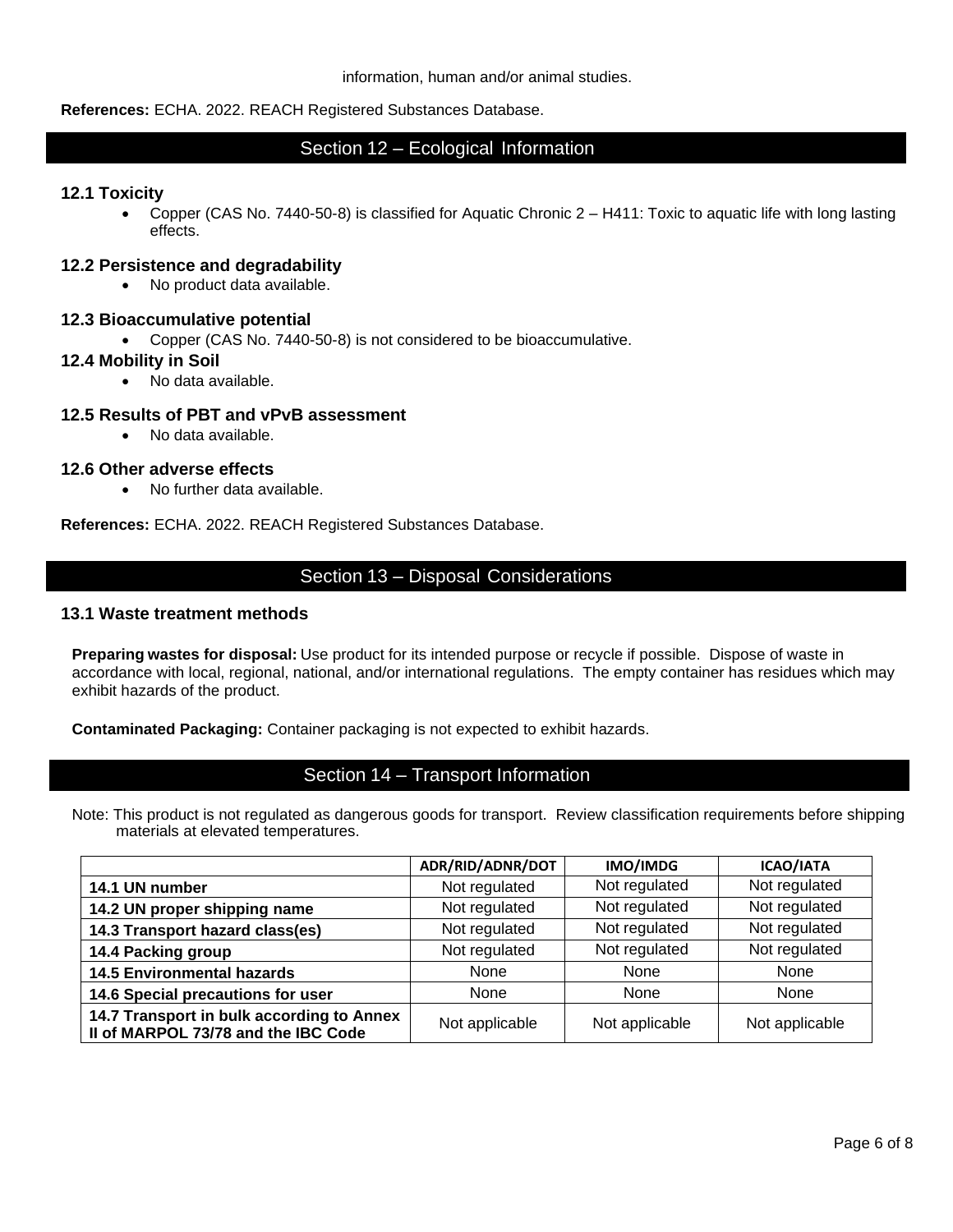# **15.1 Safety, health and environmental regulations/legislation specific for the substance or mixture**

## **United States**

## *Federal Regulations:*

### **Comprehensive Environmental Response and Liability Act of 1980 (CERCLA):**

No components in this product are subject to reporting under CERCLA, with the following exceptions:

| <b>Chemical Name</b> | <b>CAS No.</b> | <b>CERLA RQ</b> |
|----------------------|----------------|-----------------|
| Disodium phosphate   | 7558-79-4      | 5000 lbs        |
| Copper <sup>a</sup>  | 7440-50-8      | 5000 lbs        |
| Zinc                 | 7440-66-6      | 1000 lbs        |

a: No reporting of releases of this CERCLA hazardous substance is required under CERCLA if the diameter of the pieces of the solid metal released is larger than 100 micrometers (0.004 inches).

**Clean Water Act (CWA):** No components in this product are listed as toxic pollutants.

**Clean Air Act (CAA):** No components in this product listed under the CAA.

**Superfund Amendments and Reauthorization Act (SARA) Title III Information:**

**SARA 302 Components:** No components in this product are subject to reporting requirements of S.302.

**SARA 304 Emergency Release Notification**: No components in this product are subject to reporting requirements of S.304.

#### **SARA 311/312 Hazards:** None.

**SARA 313 Components:** Copper (CAS No. 7440-50-8), and zinc (CAS No. 7440-66-6) are subject to the reporting requirements of SARA 313. No other components in this product are subject to reporting requirements of S.313. **Toxic Substances Control Act (TSCA):** All components are listed on the non-confidential TSCA inventory or are exempt. This product contains one or more polymers manufactured under the polymer exemption rule.

## *State Regulations:*

**California:** 

- Trace levels of formaldehyde, 1,4-dioxane, acetaldehyde, ethylene oxide, propylene oxide, lead and/ or cadmium among other undisclosed trace Prop 65 ingredients may be present in the product. Formaldehyde (gas) (CAS No. 50-00-0), 1,4-dioxane (CAS No. 123-91-1), acetaldehyde (CAS No. 75-07-0), ethylene oxide (CAS No. 75-21-8), propylene oxide (CAS No. 75-56-9), lead and lead compounds, and cadmium and cadmium compounds are listed on the California Proposition 65 List as chemicals known to the State of California to cause cancer and/or reproductive/developmental toxicity. The trace levels of these chemicals in the product are not expected to be a cause for concern or require warnings as per California Proposition 65.
- Silica [listed as silica, crystalline (airborne particles of respirable size)], present in all color formulations, and carbon black (CAS No. 1333-86-4) (airborne, unbound particles of respirable size), present in DARK BRONZE METALLIC (MM103), are listed on the California Proposition 65 List as chemicals known to the State of California to cause cancer. Given the amorphous form of silica in the product and/or the physical form of the product (i.e., liquid paint), airborne respirable particles would not be released from the product and therefore the listed forms of silica, crystalline and carbon black are not relevant for the product.

## **International**

**IARC**: Silica dust (CAS No 14808-60-7) is listed as a Group 1 carcinogen and carbon black (CAS No. 1333-86-4) is listed as a Group 2B carcinogen according to IARC. No other components in this product are classified with respect to carcinogenicity.

## **15.2 Chemical Safety Assessment**

- None available for the components in this product.
- Note: The information that was used to confirm the compliance status of this product may deviate from the chemical information shown in Section 3.